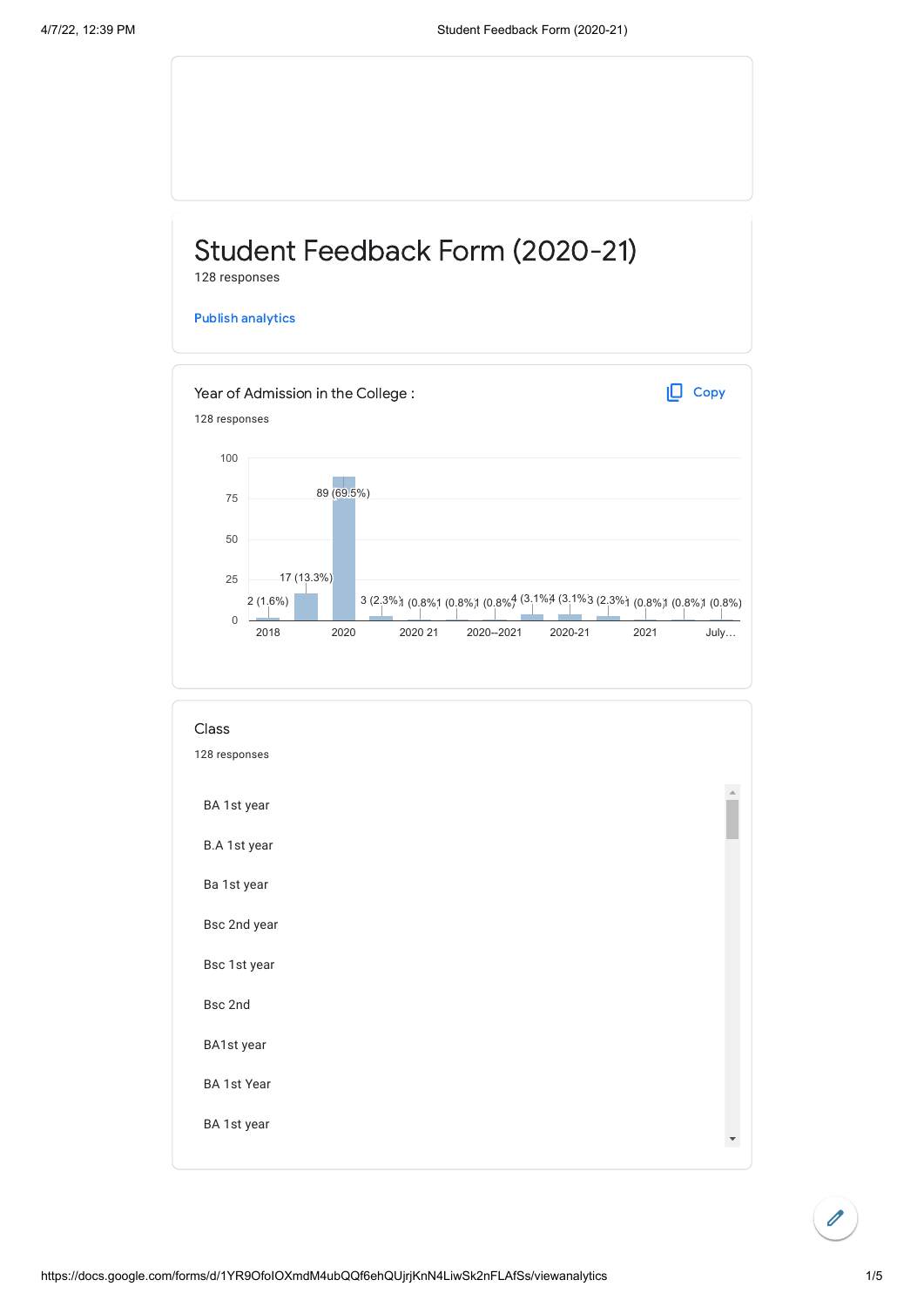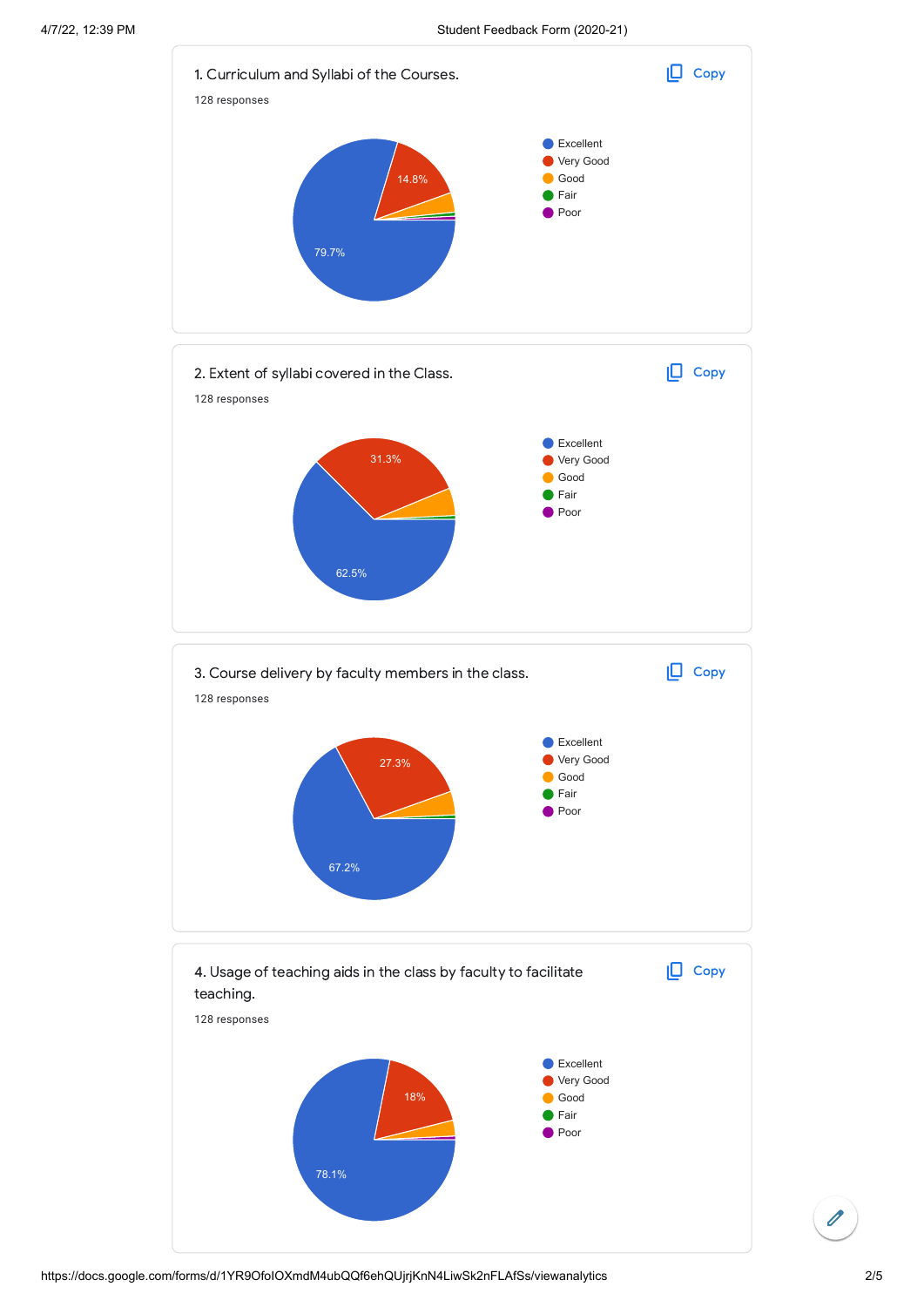

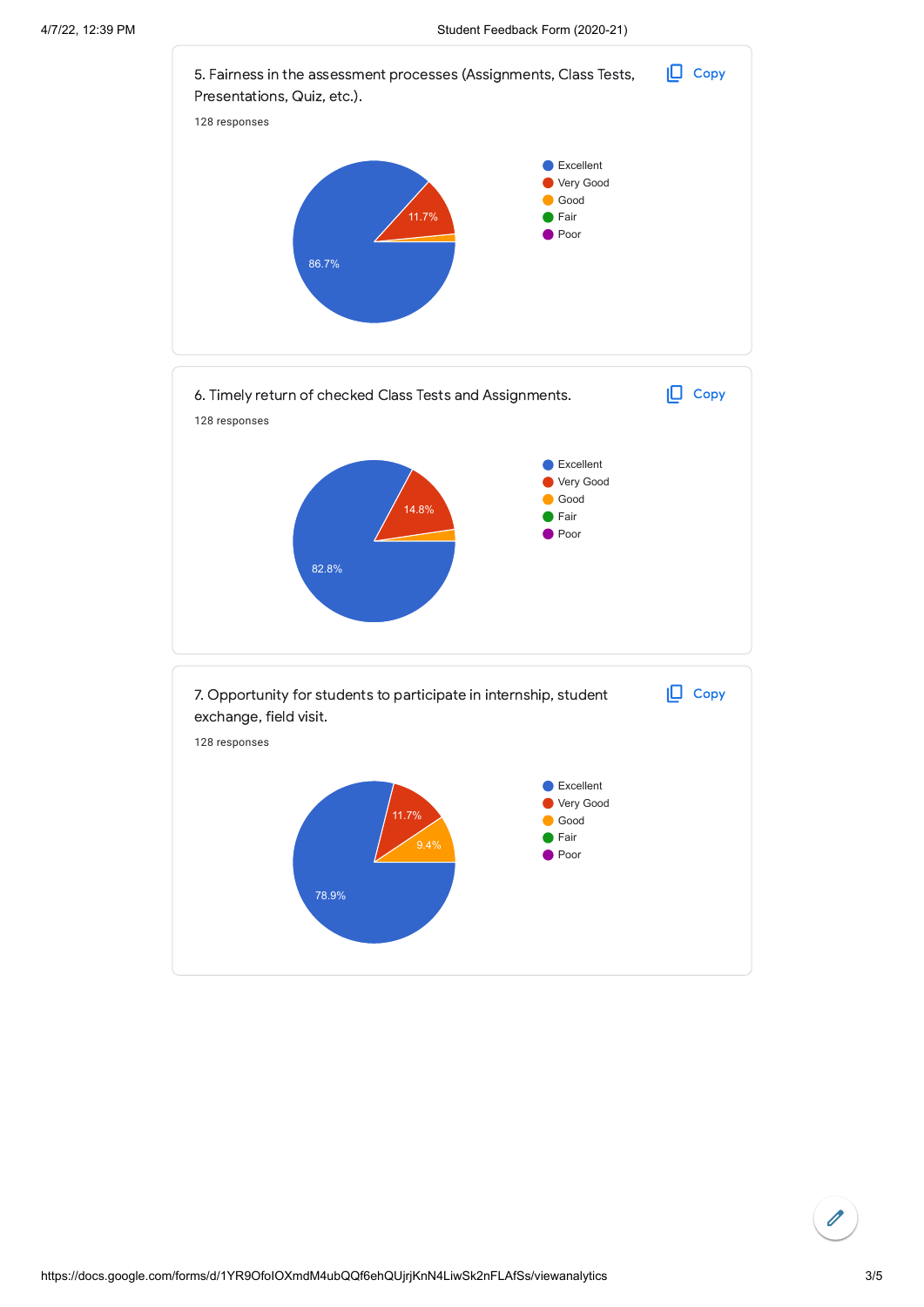

This content is neither created nor endorsed by Google. [Report Abuse](https://docs.google.com/forms/d/1YR9OfoIOXmdM4ubQQf6ehQUjrjKnN4LiwSk2nFLAfSs/reportabuse) - [Terms of Service](https://policies.google.com/terms) - [Privacy Policy](https://policies.google.com/privacy)

Google [Forms](https://www.google.com/forms/about/?utm_source=product&utm_medium=forms_logo&utm_campaign=forms)